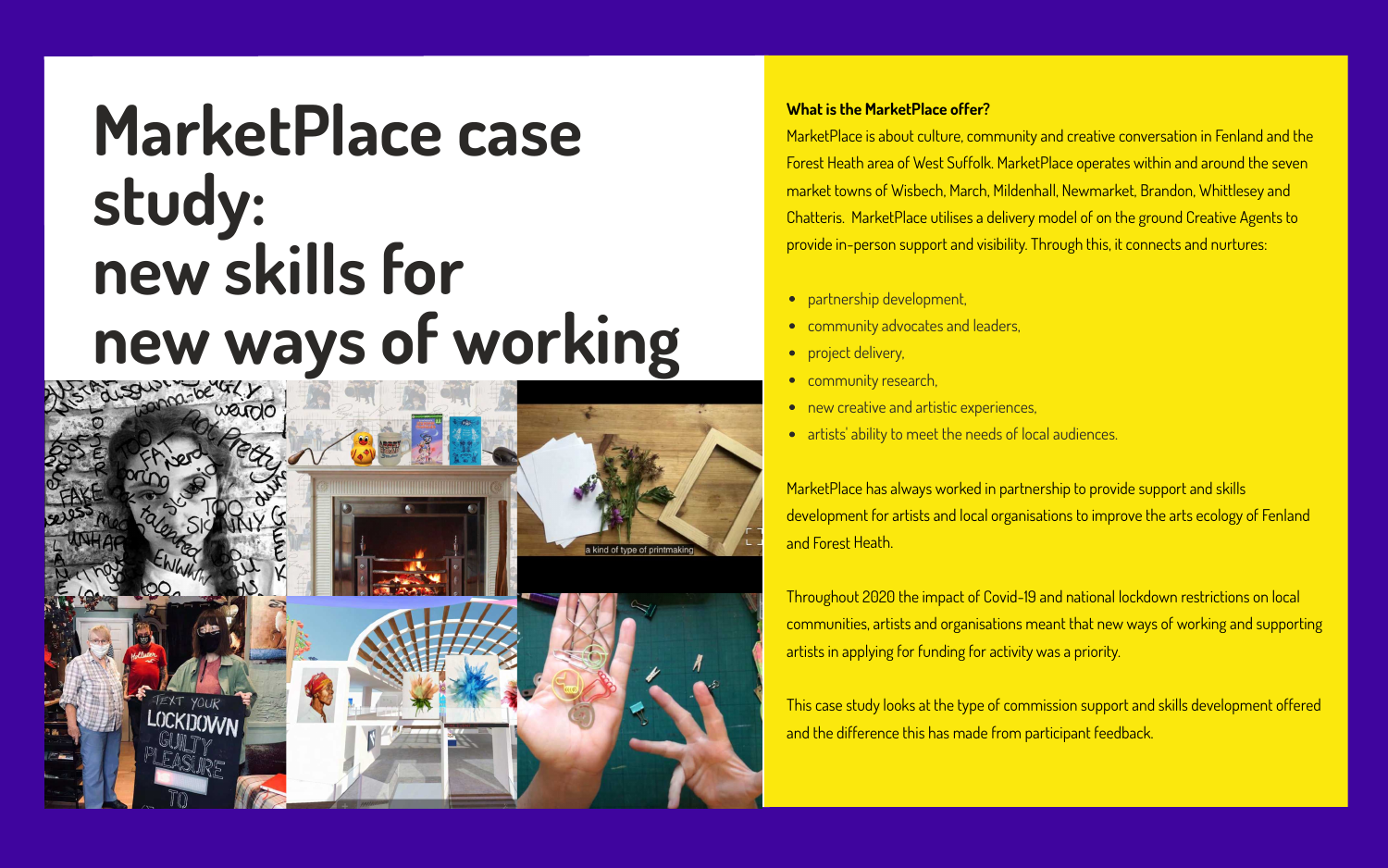**An ongoing partnership delivery of artist training has been identified as more crucial this year than in previous years. Developing local infrastructure is essential to the long term success of MarketPlace, particularly with a focus on digital skills and connectivity.** 

**The purpose of this activity is to grow and ensure artists have the skills to engage audiences and deliver relevant programming that is accessible and of high quality. The investment made in a two-tiered artist commissioning process was an important outcome for ensuring the security of arts employment and testing new digital programming with audiences, that could flex to their needs and national restrictions.** 

## **New skills for new ways of working**

**GROW Connection**











#### **Creative Conversations in Isolation Impact on Artists**

The MarketPlace team amongst their CPP colleagues recognised a need to provide opportunities for local audiences to engage in creative and cultural opportunities during the first national lockdown. They also identified a need to be an integral part in supporting the local arts economy and freelance artists in a meaningful way for their communities whilst honouring their artistic ideas.

Marketplace developed the 'Creative Conversation in Isolation' two-tiered commission. Artists were invited to submit ideas that could then be funded as an 'Inkling' to be developed into a working project idea after an advice surgery session with the MarketPlace team.

This enabled artists to gain direct support and insight to make their ideas audience focussed with their time being valued financially. Upon approval of their delivery plan submission, the project would be funded at the 'Connect' level to engage communities in the activity.

Of the 19 projects commissioned this year, seven were commissioned directly at Connect level as their project plan was fully formed, ten of the projects have moved from Inkling to Connect and 2 projects are still in the Inkling development phase. Of the commissions, ten were funded within the first lockdown. These artists reflected upon the impact of the commission on their current employment, stability and new ways of working. This commission alongside a measuring digital impact training day enables the development of local capacity to grow at the same time as the audience appetite for this type of cultural content.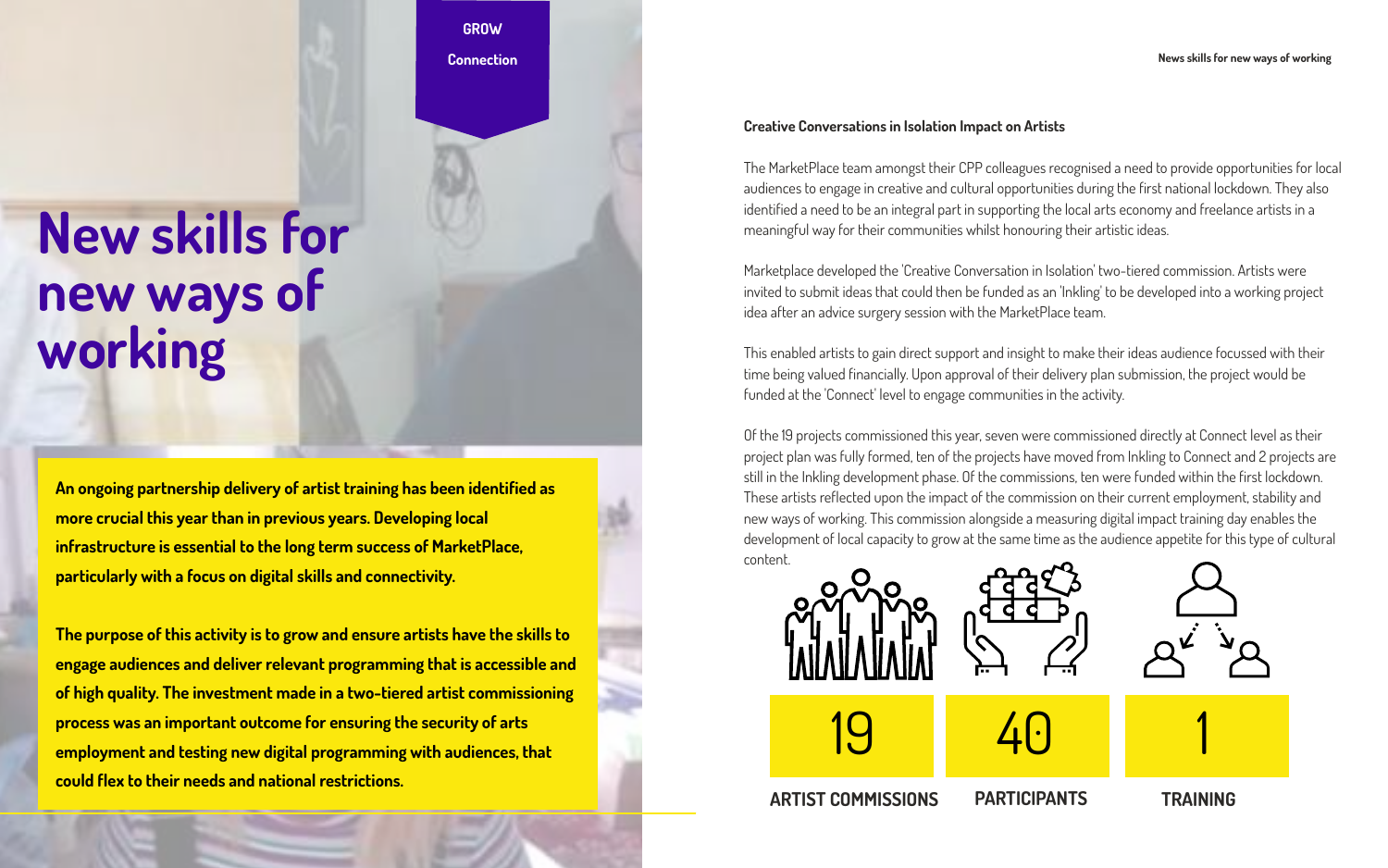#### **New ways of working**

For 50% of the first 10 commissions the challenge of transitioning online was a new point of skills development for them. A further 40% cited learning and utilising specific apps and programmes to enable the digital transition of their work and the final 10% saw the opportunity work with the expertise of the team in nurturing community relationships as a point of learning.

**"I want to look at how those who do not have easy access to technology are coping though and consider whether taking part in a creative project could support their mental health. I have limited experience of using technology to create artworks, having previously focused on working face to face with the community, and this project could develop my knowledge of software applications such as Photoshop. This would add a different perspective to my work moving forward, not only for this project but for others that I would like to focus upon in the future" - Leanne Moden**

**"For me, working remotely using WhatsApp is a completely new way to lead an art session. Zoom is fairly new to me too, having started working with it during lockdown for other projects. This commission feels very significant as it means I can continue my community arts practice in a connected way, using technology as a bridge to run outdoors arts practice safely under restrictions." - Genieve Rudd**

For 60% of the applicants having mentoring support and feedback was welcomed as they embarked on a new skill set and particular requests for digital training support were made through a desire to deliver quality cultural experiences.

**"I do feel that I lack self-confidence and selfbelief. Sometimes things are said to me which make me doubt my worth" - Regina Rey**

#### **Challenges**

The accessibility and connectivity of technology were key concerns of 80% of the artists.

Additional challenges were the quality of the content and the experience and the GDPR of data management with creative digital content by and from participants.

As practitioners used to in-person delivery they felt that building up the trust and connection and managing the level of engagement would be challenging online.

**"I hope the group can find a place to work in that has a phone signal!" -** 

**- Genieve Rudd**

**"There may also be issues regarding the technology that produce further complications to the project.....I think that the process of transferring the images that the community submit into a new piece of work will present some challenges for me but I am keen to try this. I will also need to consider how I manage and store personal information, such as names and email addresses, by GDPR" - Michelle Brace**

#### **Financial security**

Enabling the sustainability of the local arts ecology is an important outcome for the MarketPlace. The artists were asked to what extent the commission was assisting them in their financial security at this time and why.

**"I have seen a 25%-50% decrease in income when I did a month-by-month comparison to this time last year." - Artist**

To what extent does this commission help with your financial security at this time?

10 out of 10 answered



**"When the lockdown started in March 2020, I lost over 50% of my freelance projects - this project will help support me to pay my rent for at least" - Artist**

The impact of these commissions at a time when all work had been cancelled or postponed cannot be underestimated.

All artists stated a loss of income, some ranging from anywhere to 25%-75%.

The training needs they all identified echoed the importance of investing in local skills development to sustain opportunities for communities to continue to engage in and experience art.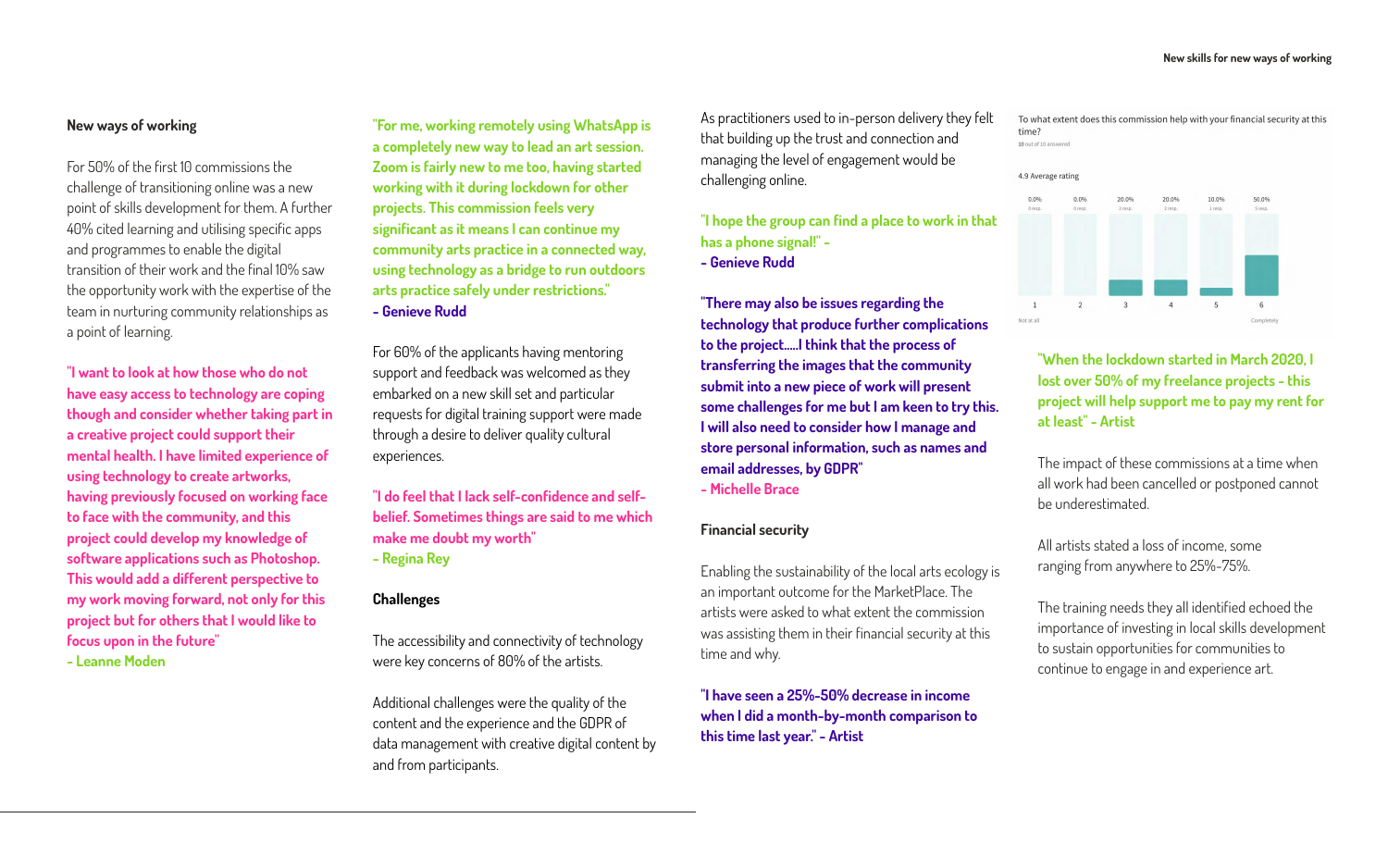#### **Culture 24 Digital training for artists**

**Continuing a successful training offer from Phase 2 Year 1, MarketPlace partnered with Culture 24 to deliver digital training for artists and community leaders.**

Digital upskilling has increased in priority for MarketPlace internally and across their networks. The activity that has taken place this year has shown a willingness to persevere with technology to engage but has also identified frustrations and difficulties in digital accessibility. Digital inclusion combined with data poverty is increasing national issues around encouragement of digital engagement opportunities.

Culture 24 has provided distance digital training in measuring digital success for artists and local community leaders.

Embedding and planning a digital element and understanding how to measure the success of it for funders is a new area for many local groups and artists in engaging their audiences traditionally reached in person.

**"A greater understanding of the need to focus clearly on what we want to measure and keep that list short." - Artist**

**"It was a very informative and participatory workshop. Great information, support and interaction." - Artist**

## Age of Participants



#### **Impact and outcomes for 'Measuring Digital Success'**

There was a 50/50 split in the gender of participants, with 50% of White British ethnic origin and 50% White other, and one participant considered themselves part of the LGBTQ+ community.

There were mixed expectations from the content of the workshop as it had been tailored to respond to the current climate.

The nature of online Zoom courses over an hour makes engagement challenging when coupled with misaligned expectations of the content and the target audience of the learning being shared.

Despite the mixed engagement scores, 66% stated they would continue to use the skills they had learned that day moving forwards.

**"I'm going to reassess my website design based on the passing comment about knowing which audiences use which platforms" - Anon**

**"I will engage more on social media and looking into statistics on Mailchimp"- Anon**

**"I am more clear about using measurements for digital success and implementing this already."-Anon**

Marketing and distribution of content were key outcomes they were hoping to learn from the training and they felt that measuring digital success was for more established organisations or individuals in receipt of grant funding,













6 out of 6 answered

On a scale of 1 - 6 how engaged would you say you were?